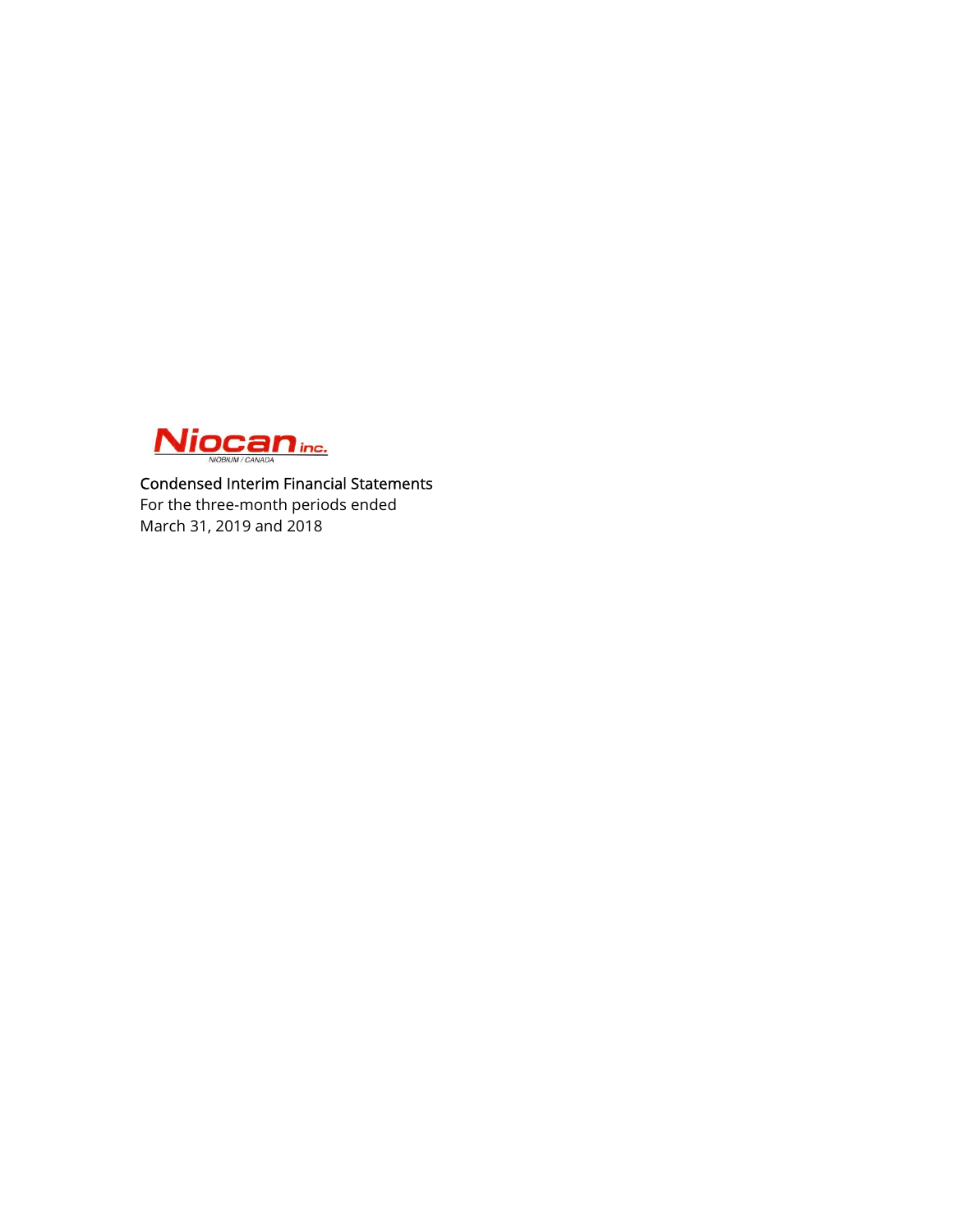# NIOCAN INC. MANAGEMENT'S REPORT Management's comments on unaudited Condensed Interim Financial Statements for the threemonth periods ended March 31, 2019 and 2018

### Notice of no auditor review of interim financial statements

The accompanying unaudited Condensed Interim Financial Statements of the Company have been prepared by and are the responsibility of the Company's Management.

The Company's independent auditor, Guimond, Lavallée, Inc., has not performed a review of these financial statements in accordance with standards established by the Canadian Institute of Chartered Accountants for a review of interim financial statements by an entity's auditor.

Dated this 24th day of May 2019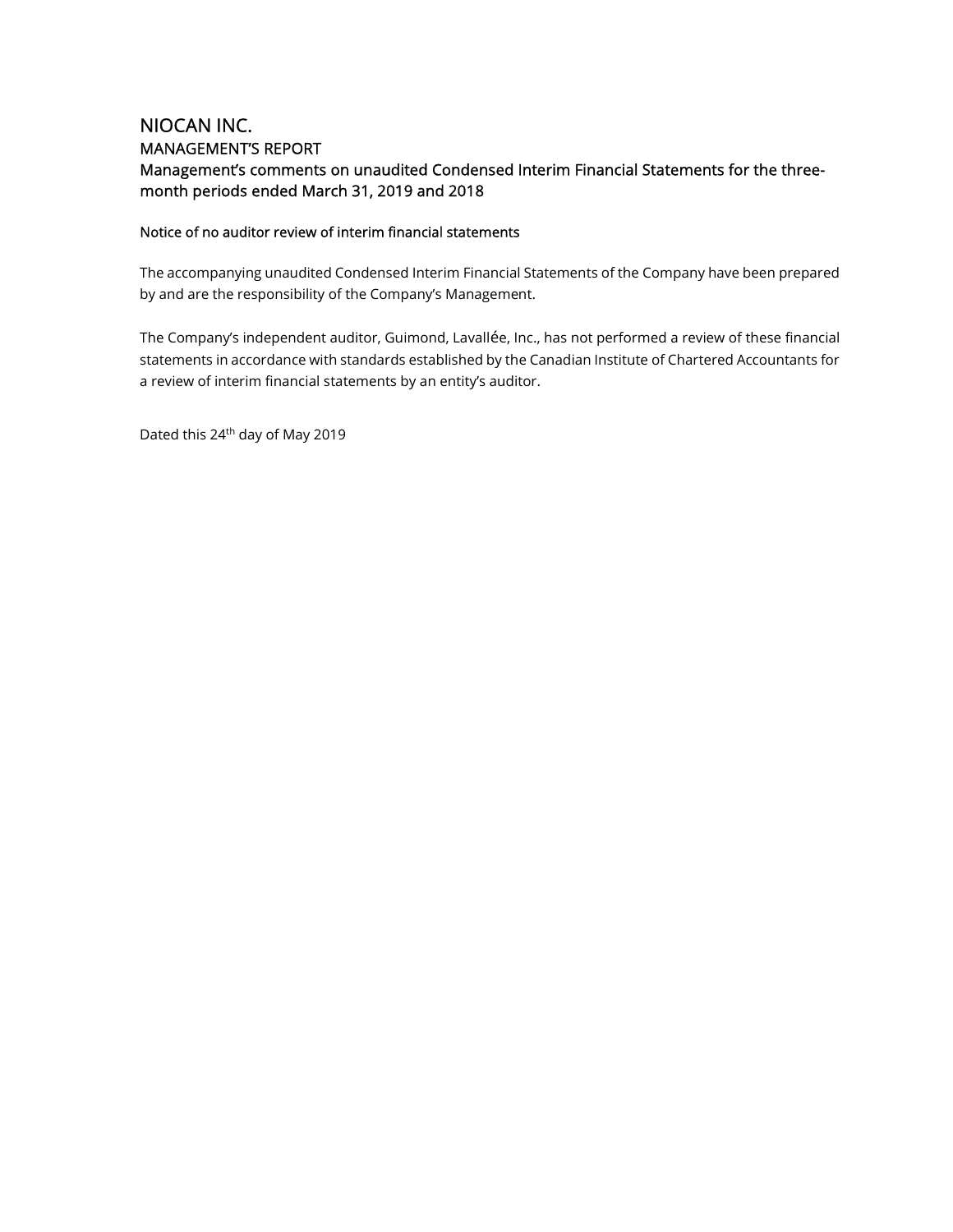Condensed Interim Statements of Financial Position (in Canadian dollars)

|                                           |                | <b>Unaudited</b> | Audited                            |
|-------------------------------------------|----------------|------------------|------------------------------------|
|                                           |                |                  | As at March 31, As at December 31, |
|                                           | <b>Note</b>    | 2019             | 2018                               |
| <b>Assets</b>                             |                |                  |                                    |
| <b>Current assets</b>                     |                |                  |                                    |
| Cash and cash equivalents                 |                | 43,886           | 81,039                             |
| Sales tax receivable                      |                | 3,889            | 1,103                              |
| Prepaid expenses and deposits             | 4              | 34,498           | 35,228                             |
| <b>Total current assets</b>               |                | 82,273           | 117,370                            |
| Non-current assets                        |                |                  |                                    |
| Prepaid expenses and deposits             | 4              | 12,716           | 16,643                             |
| Land                                      |                | 506,887          | 506,887                            |
| <b>Total non-current assets</b>           |                | 519,603          | 523,530                            |
| <b>Total assets</b>                       |                | 601,876          | 640,900                            |
| <b>Liabilities</b>                        |                |                  |                                    |
| <b>Current liabilities</b>                |                |                  |                                    |
| Accounts payable and accrued liabilities  | 5              | 646,879          | 576,077                            |
| Debentures                                | 6              | 2,120,000        | 2,120,000                          |
| <b>Total current liabilities</b>          |                | 2,766,879        | 2,696,077                          |
| Equity (Deficiency)                       |                |                  |                                    |
| Share capital                             | $\overline{7}$ | 15,352,101       | 15,352,101                         |
| Contributed surplus                       |                | 1,247,400        | 1,247,400                          |
| Warrants                                  | 8              | 231,000          | 231,000                            |
| Deficit                                   |                | (18,995,504)     | (18,885,678)                       |
| Total equity (deficiency)                 |                | (2, 165, 003)    | (2,055,177)                        |
| Total liabilities and equity (deficiency) |                | 601,876          | 640,900                            |
| Going concern                             | 1              |                  |                                    |

The notes are an integral part of these condensed interim financial statements.

On behalf of the Board: (signed) Hubert Marleau, Director

(signed) Guy Charette, Director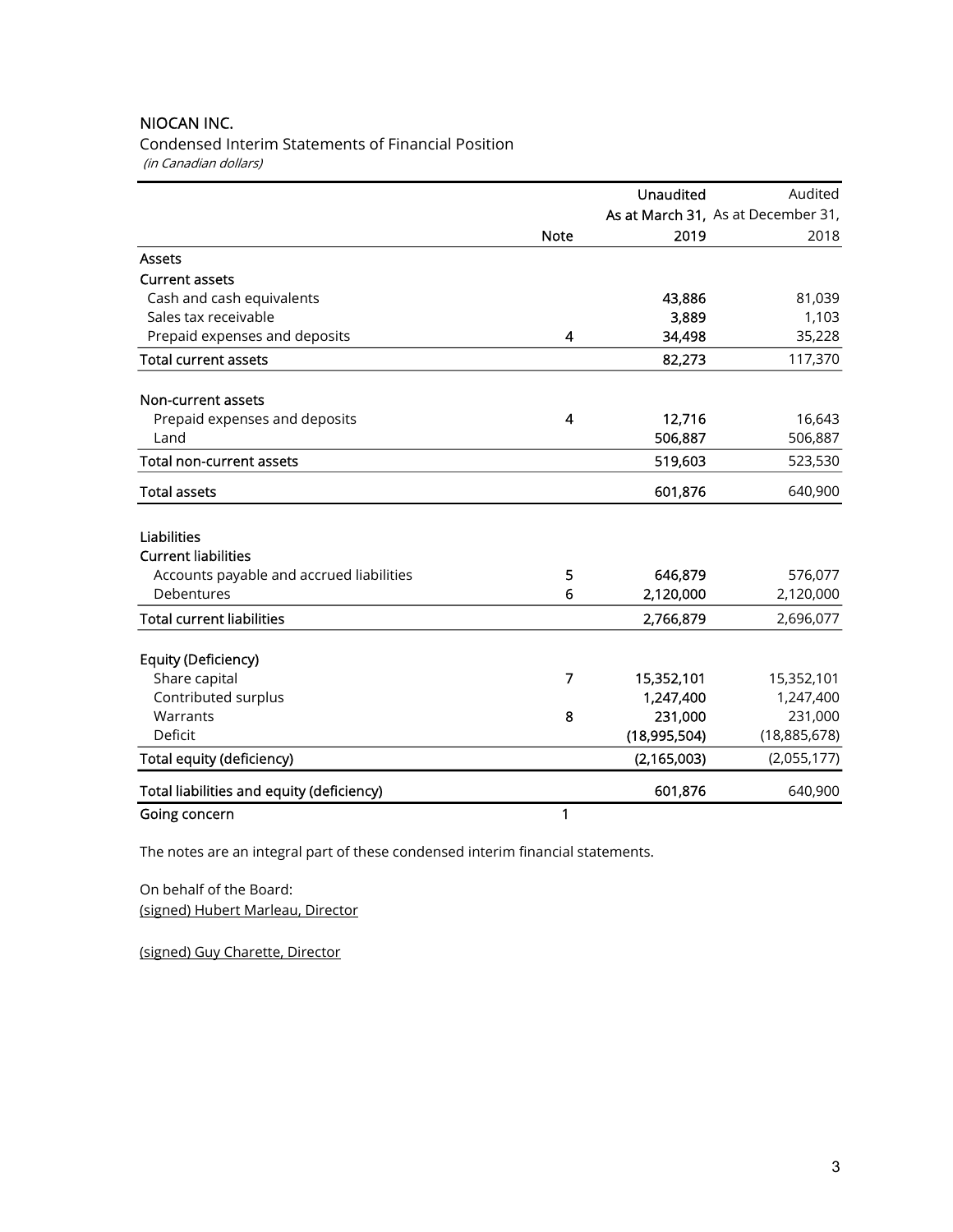Condensed Interim Statements of Loss and Comprehensive Loss (in Canadian dollars, unless otherwise stated)

|                                                              |            | For the 3-month periods<br>ended March 31, |
|--------------------------------------------------------------|------------|--------------------------------------------|
| <b>Note</b>                                                  | 2019       | 2018                                       |
|                                                              | \$         | \$                                         |
| Revenues                                                     | 1,050      | 1,050                                      |
| <b>Expenses</b>                                              |            |                                            |
| Professional fees                                            | 8,188      | 15,346                                     |
| Office and administration                                    | 16,350     | 16,357                                     |
| Directors' fees                                              | 8,160      | 8,021                                      |
| Mining rights                                                | 6,383      | 32,012                                     |
| Stock exchange, authorities and shareholders relations       | 8,303      | 8,541                                      |
| Rent                                                         | 585        | 585                                        |
| Taxes and permits                                            | 5,250      | 4,797                                      |
| Travel and business development                              | 684        | 627                                        |
| Insurance                                                    | 3,715      | 3,652                                      |
| Telecommunication                                            | 857        | 1,320                                      |
| <b>Bank charges</b>                                          | 127        | 84                                         |
| <b>Total expenses</b>                                        | 58,602     | 91,342                                     |
| Net loss before net finance expenses                         | (57, 552)  | (90, 292)                                  |
| Net finance expense                                          | 52,274     | 48,577                                     |
| Net loss and comprehensive loss                              | (109, 826) | (138, 869)                                 |
| Basic and diluted net loss per outstanding common share<br>9 | (0.00)     | (0.01)                                     |
| Weighted average number of outstanding common shares<br>9    | 25,979,868 | 25,979,868                                 |

The notes are an integral part of these condensed interim financial statements.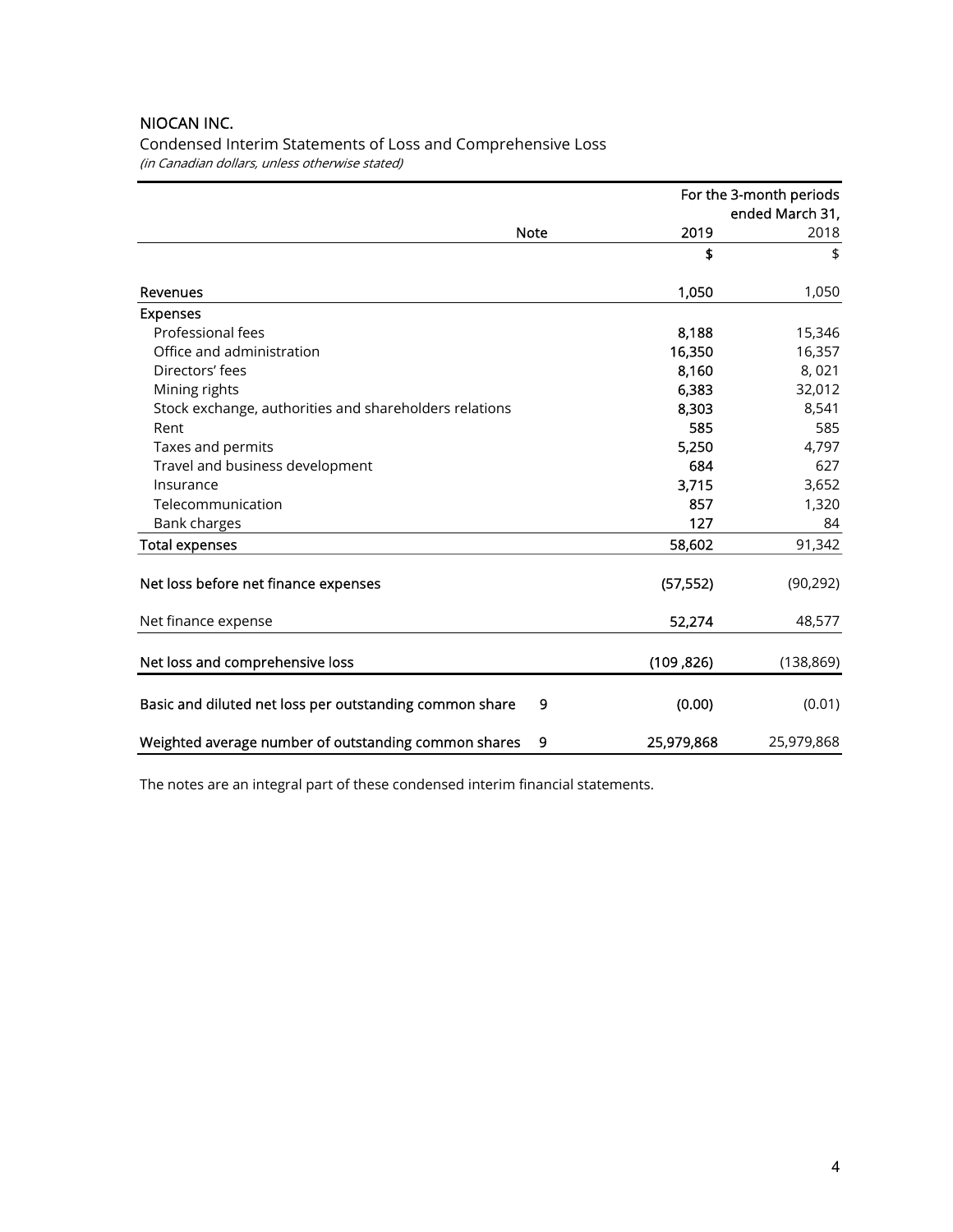Condensed Interim Statements of Changes in Shareholders' Equity For the three-month periods ended March 31, 2019 and 2018 Unaudited (in Canadian dollars, unless otherwise stated)

|                                 | Number of<br>shares   | Capital               | <b>Share Contribute</b><br><b>Surplus</b> | Warrants | Deficit              | Total       |
|---------------------------------|-----------------------|-----------------------|-------------------------------------------|----------|----------------------|-------------|
|                                 | #                     |                       | \$                                        | \$       | \$                   | \$          |
|                                 |                       |                       |                                           |          |                      |             |
| Balance at December 31, 2017    |                       | 25,979,868 15,352,101 | 1,247,400                                 | 231,000  | (12,750,171)         | 4,080,330   |
| Net loss and comprehensive loss |                       |                       |                                           |          | (138, 869)           | (138, 869)  |
| Balance at March 31, 2018       | 25,979,868 15,352,101 |                       | 1,247,400                                 | 231,000  | (12,889,040)         | 3,941,461   |
|                                 |                       |                       |                                           |          |                      |             |
| Balance at December 31, 2018    |                       | 25,979,868 15,352,101 | 1,247,400                                 |          | 231,000 (18,885,678) | (2,055,177) |
| Net loss and comprehensive loss |                       |                       |                                           |          | (109, 826)           | (109, 826)  |
| Balance at March 31, 2019       |                       | 25,979,868 15,352,101 | 1,247,400                                 |          | 231,000 (18,995,504) | (2,165,003) |

The notes are an integral part of these condensed interim financial statements.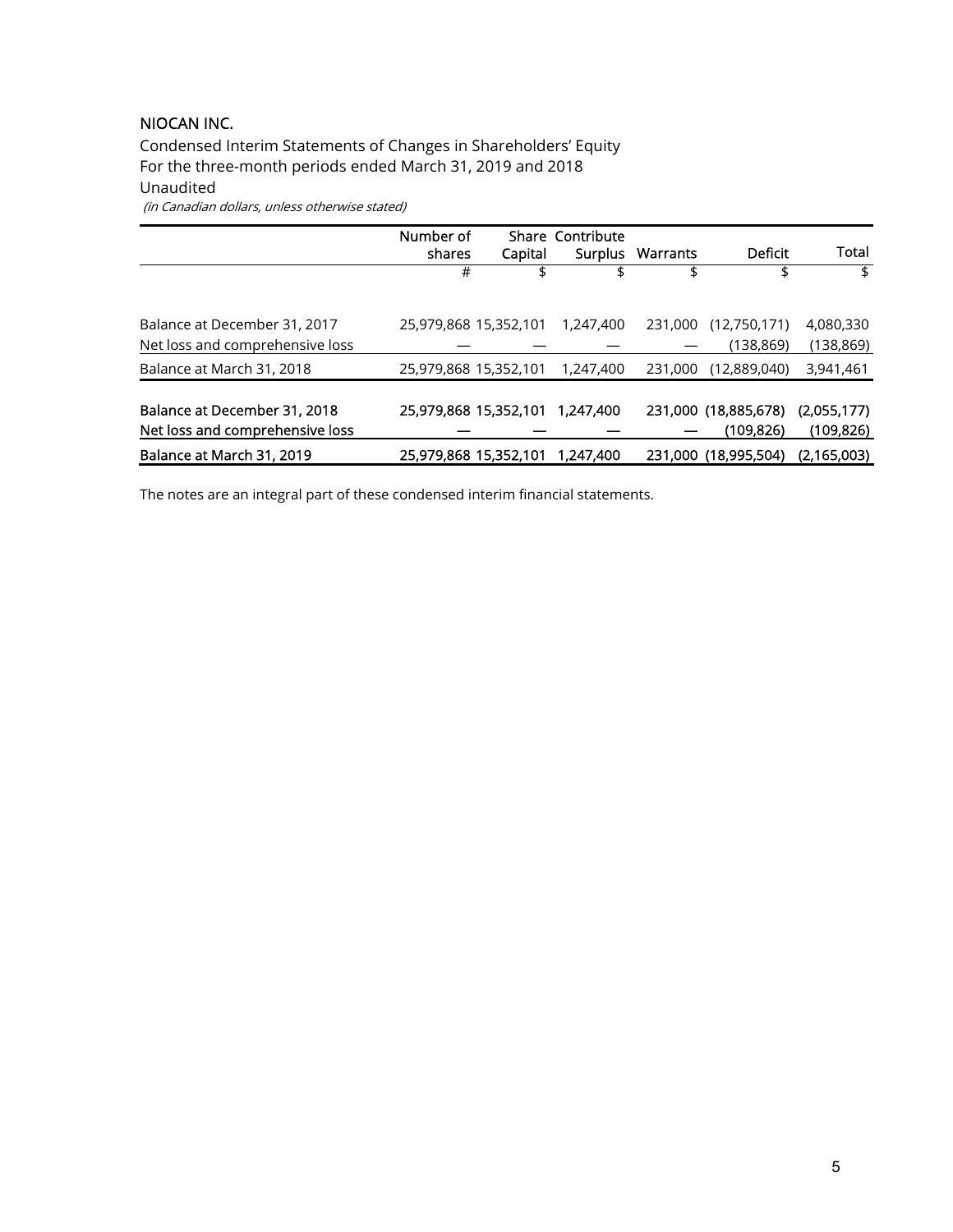Condensed Interim Statements of Cash Flows For the three-month periods ended March 31, 2019 and 2018 (in Canadian dollars, unless otherwise stated)

|                                           | 2019       | 2018       |
|-------------------------------------------|------------|------------|
|                                           | \$         | \$         |
| Cash flows from operating activities:     |            |            |
| Net loss                                  | (109, 826) | (138, 869) |
| Changes in non-cash working capital items | 72,673     | 71,816     |
|                                           | (37, 153)  | (67,053)   |
| Cash flows from financing activities:     |            |            |
| Cash flows from investing activities:     |            |            |
| Net increase (decrease) in cash           | (37, 153)  | (67,053)   |
| Cash and cash equivalents at beginning    | 81,039     | 142,090    |
| Cash and cash equivalents at the end      | 43,886     | 75,037     |

The notes are an integral part of these condensed interim financial statements.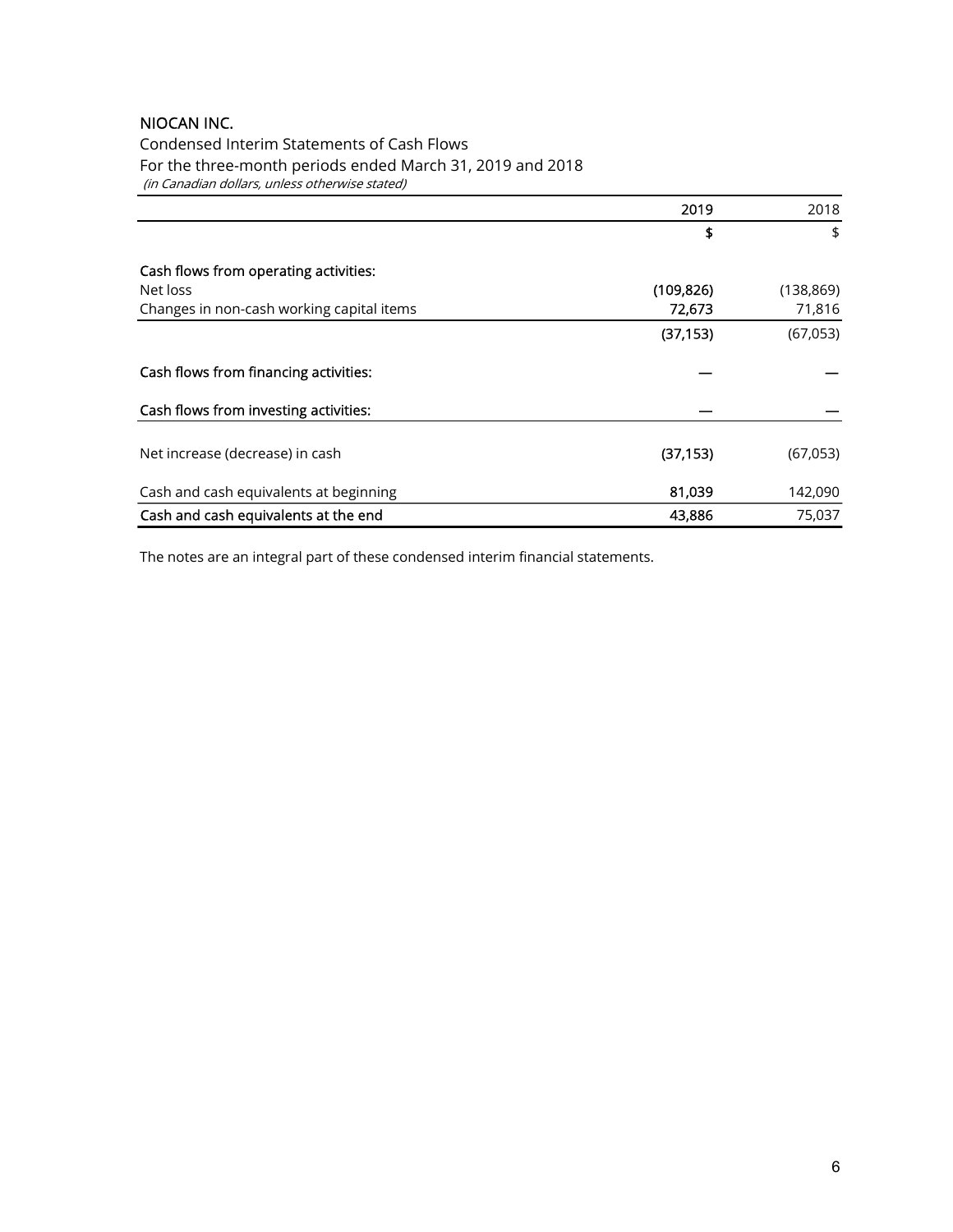(in Canadian dollars, unless otherwise stated)

#### 1. Reporting entity and going concern

Niocan Inc. (the "Company") is domiciled in Canada. The address of the Company's registered office is 1, Place Ville-Marie, Suite 1670, Montréal, Québec. The Company, incorporated under the Québec Companies Act on August 29, 1995, holds a niobium property in Oka, Québec and exploration properties in the province of Québec. The Company is a publicly traded company listed on the TSX Venture Exchange (the "TSX-V") under the symbol "NIO".

The Company is in a development stage and has mineral exploration and development properties in the province of Québec. The Company does not capitalize the exploration and evaluation expenses. The Oka mining property consists of mining rights comprised of one mining lease and 49 claims covering over 2,350 acres and the Great Whale property consists of surface and mining rights covering over 35,000 acres on the Hudson Bay territory. Substantially, all the Company's efforts are currently devoted to financing, developing and obtaining permits for its niobium property in Oka.

Financial statements have been prepared on a going concern basis which supposed that the Company will pursue its activities in a foreseeable future and will be able to realize its assets or discharge its obligations in the ordinary course of operations. The Company is in the process of exploring and evaluating its mineral properties and projects and has not yet determined whether its properties and projects contain ore reserves that are economically recoverable. The Company does not have any revenues coming from its operations that would enable the Company to discharge its obligations in the ordinary course of its operations.

With respect to the niobium property in Oka, the Company has determined in 1999 that the property contains ore resources which provide a conceptual indication of the potential of the property. The Company's application is under study with the Québec Ministry of Sustainable Development, Environment and Parks ("MDDEP") and the community of Oka to obtain all permits, certificates and other authorizations to allow the Company to operate the niobium property. Management is currently working to obtain all the required permits and authorization to develop the Oka property.

The \$2.12 million debentures are maturing on October 31, 2019 and are secured by all the property and assets of the Company. Management is currently negotiating with the debentures holders to renew or convert the debentures at the best interest of the Company. If no agreements are reached before October 31, 2019, the debentures holders may exercise their rights.

The ability of the Company to meet its commitments as they become payable, including the acquisitions of mineral properties and the development of projects, is dependent on its ability to obtain necessary financing. These conditions indicate the existence of a material uncertainty that may cast significant doubt about the Company's ability to continue as a going concern. The financial statements do not reflect the adjustments to the carrying values of assets and liabilities that would be necessary if the Company were unable to realize its assets or discharge its obligations in the ordinary course of operations.

Although the Company has taken steps to verify title to mineral properties in which it has an interest in accordance with industry standards for the current stage of exploration of such properties, these procedures do not guarantee the Company's title. Property title may be subject to unregistered prior agreements and non-compliance with regulatory requirements.

### 2. Basis of preparation

#### Statement of compliance

These unaudited condensed interim financial statements have been prepared in accordance with International Financial Reporting Standards (''IFRS''), as issued by the International Accounting Standards Board (''IASB'') under international accounting standard IAS 34, Interim Financial Reporting, using the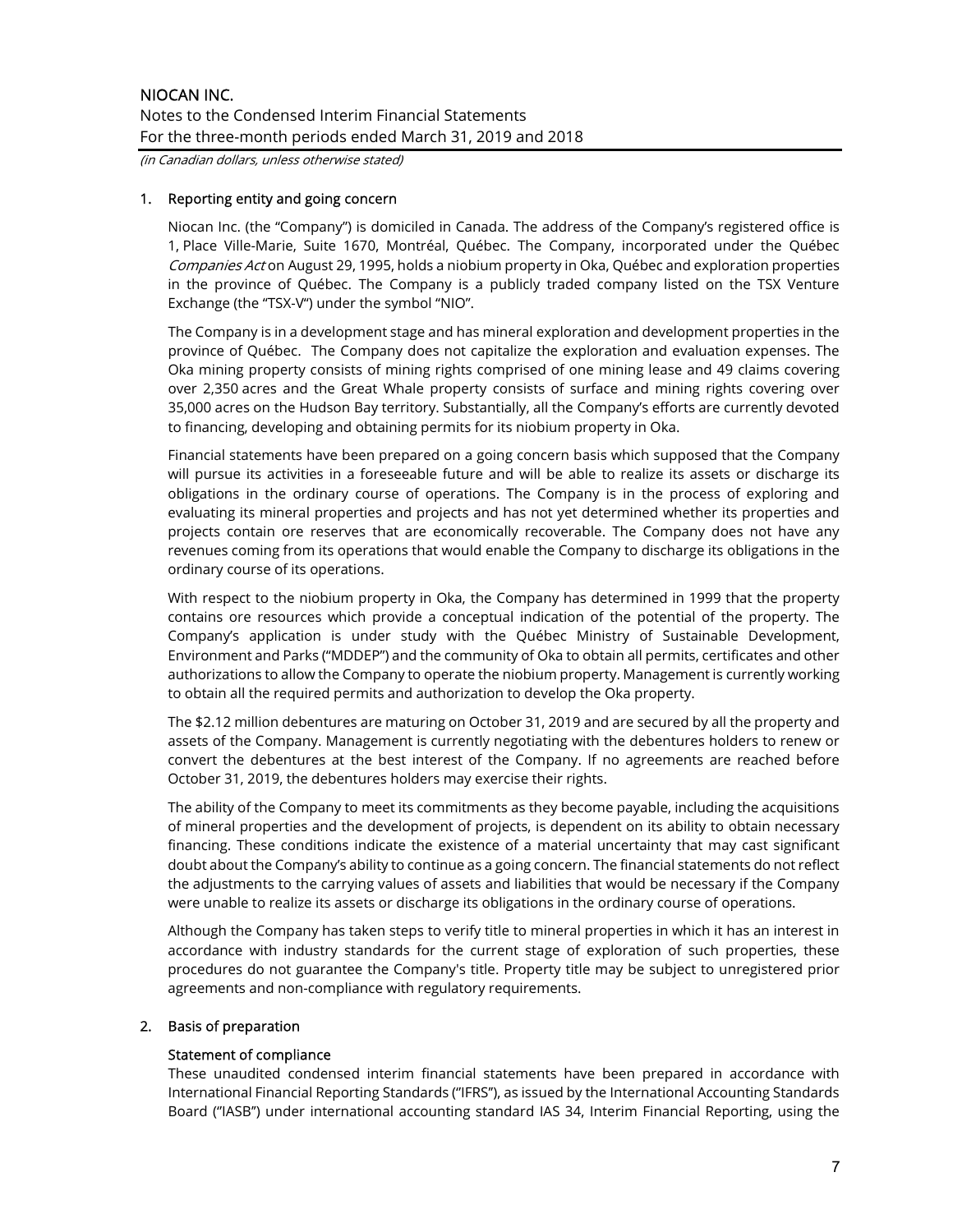Notes to the Condensed Interim Financial Statements For the three-month periods ended March 31, 2019 and 2018

(in Canadian dollars, unless otherwise stated)

same basis of presentation, accounting policies and methods of computation that were applied for the annual financial statements for the year ended December 31, 2018.

The financial statements were authorized for issue by the Board of Directors on May 24, 2019.

#### Basis of measurement

The financial statements have been prepared on the historical cost basis, except for the warrants associated with the Debenture (note 6), which are measured at fair value through profit or loss.

#### Functional and presentation currency

These financial statements are presented in Canadian dollars, unless otherwise stated, which the Company's functional currency is.

#### Use of estimates and judgements

The preparation of the financial statements in conformity with IFRS requires management to make judgements, estimates and assumptions that affect the application of accounting policies and the reported amounts of assets, liabilities, income and expenses. Actual results may differ from these estimates.

Estimates and underlying assumptions are reviewed on an ongoing basis. Revisions to accounting estimates are recognized in the year in which the estimates are revised and in any future years affected.

Information about assumptions and estimation uncertainties that have a significant risk of resulting in a material adjustment within the next financial year are included in the following notes:

● Note 6 - carrying value of all assets of the Company if no agreements are reached with the debenture holders before October 31, 2019.

#### 3. Significant accounting policies

The Company's significant accounting policies and estimates under IFRS are disclosed in the audited annual financial statements for the year ended December 31, 2018 and were applied consistently to all years.

#### Adoption of new accounting standards:

The Company has adopted the following new standard and amendment to standards and interpretations, with a date of initial application of January 1, 2019 and have been applied in preparing these condensed interim financial statements:

#### IFRS 9 - Financial Instruments ("IFRS 9")

In November 2009, the IASB issued IFRS 9, Financial Instruments ("IFRS 9 (2009)"), and in October 2010, the IASB published amendments to IFRS 9 ("IFRS 9 (2010)"). In November 2013, the IASB issued a new general hedge accounting standard, which forms part of IFRS 9, Financial Instruments (2013). The new standard removes the January 1, 2015 effective date of IFRS 9. The new mandatory effective date will be determined once the classification and measurement and impairment phases of IFRS 9 are finalized. The mandatory effective date is not yet determined; however, early adoption of the new standard is still permitted. The adoption of these amendments did not have a significant impact on the financial statements.

#### IFRS 16, Leases ("IFRS 16")

IFRS 16 specifies how an IFRS reporter will recognize, measure, present and disclose leases. This standard provides a single lessee accounting model, requiring lessees to recognize assets and liabilities for all leases unless the lease term is 12 months or less or the underlying asset has a low value. Lessors continue to classify leases as operating or finance, with IFRS 16's approach to lessor accounting substantially unchanged from its predecessor, IAS 17. The standard is effective for annual periods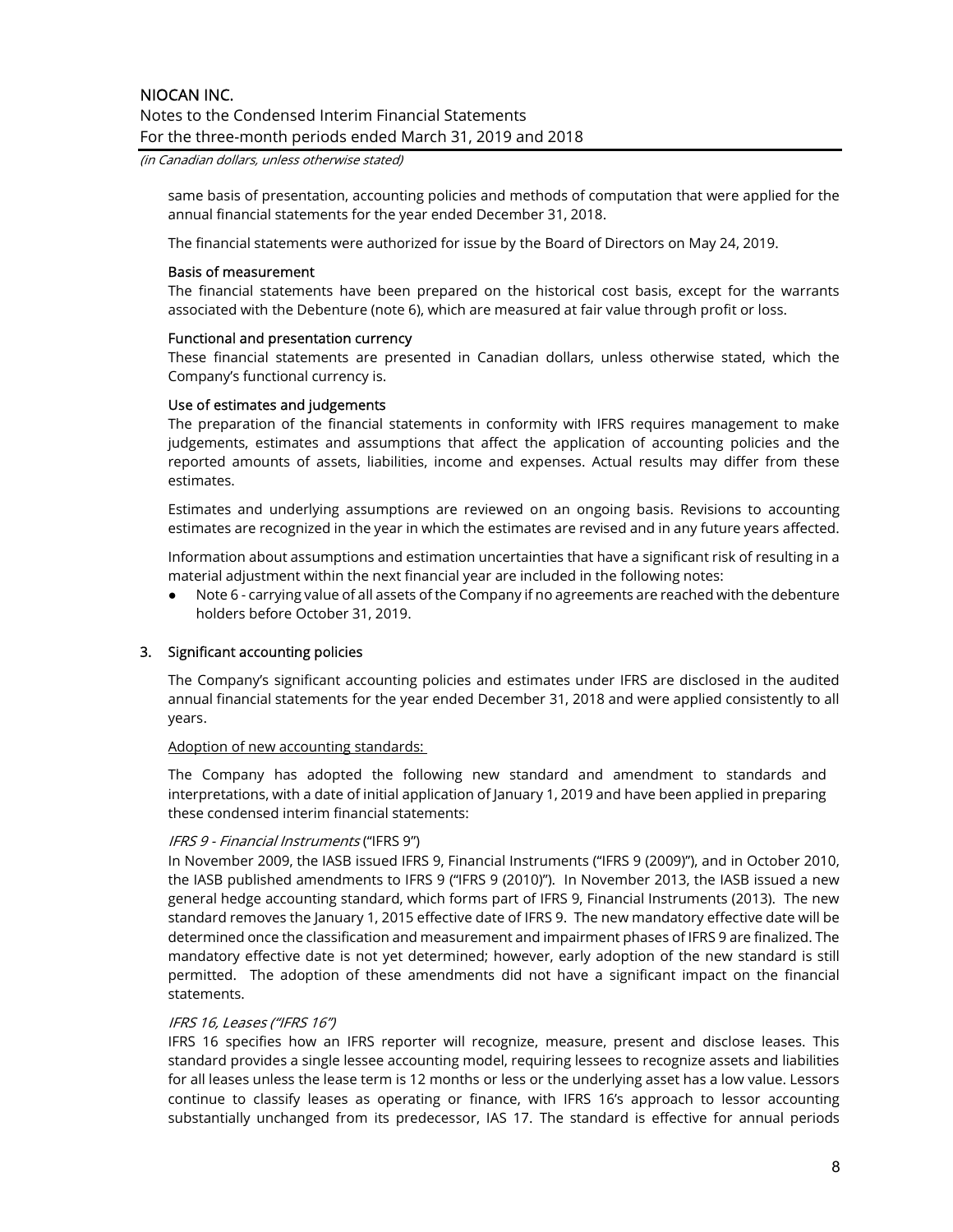#### (in Canadian dollars, unless otherwise stated)

beginning on or after January 1, 2019. The adoption of these amendments did not have a significant impact on the financial statements.

#### IAS 12 – Income taxes

On January 19, 2016, the IASB published and amendment to IAS-12 "Income Taxes". The amendments to this standard relate to the recognition of deferred tax assets and liabilities, with the latter also being subject to a 'probable profits' test. The amendments are effective for annual periods beginning on or after 1 January 2019, with earlier application being permitted. The adoption of these amendments did not have a significant impact on the financial statements.

#### Future accounting standards:

Several new standards, amendments to standards and interpretations are effective for annual periods beginning on or after January 1, 2020 and have not been applied in preparing these financial statements. Those which may be relevant to the Company are set out below.

#### IAS 1 – Presentation of Financial Statements

#### IAS 8 – Accounting Policies, Changes in Accounting Estimates and Errors

In October 2018, the IASB issued amendments to IAS 1 "Presentation of Financial Statements" and IAS 8 "Accounting Policies, Changes in Accounting Estimates and Errors". The amendments make minor changes to the definition of the term "material" and align the definition across all IFRS Standards. Materiality is used in making judgments related to the preparation of financial statements. The amendments are effective January 1, 2020 with earlier adoption permitted. The Company is assessing the impact of these amendments on its financial statements.

#### 4. Prepaid expenses

Prepaid expenses consist mostly of payment of rights on mining properties.

#### Oka property:

The Oka mining property consists of surface and mining rights comprised of one mining lease and 49 claims (49 in 2018) covering over 2,350 acres (2,350 in 2018).

#### Great Whale property:

The Company owns surface and mining rights for the iron property of Great Whale comprising covering over 35,000 acres (61,516 in 2018) on the Hudson Bay territory.

#### 5. Accounts payable and accrued liabilities

|                            | As at March 31, As at December 31, |         |
|----------------------------|------------------------------------|---------|
|                            | 2018<br>2019                       |         |
|                            |                                    | \$      |
| Accounts payable           | 27,180                             | 4,051   |
| <b>Accrued liabilities</b> | 54,085                             | 46,928  |
| Accrued interest           | 565,614                            | 513,340 |
| Payroll benefits payable   |                                    | 11,758  |
|                            | 646.879                            | 576,077 |

#### 6. Debentures

On February 19, 2013, the Company completed a private placement with Nio-Metals Holdings LLC ("Nio-Metals") pursuant to which Nio-Metals subscribed for a unit comprising of \$1,200,000 aggregate principal amount of secured subordinated debentures of the Company (the "Debenture") and 1,000,000 warrants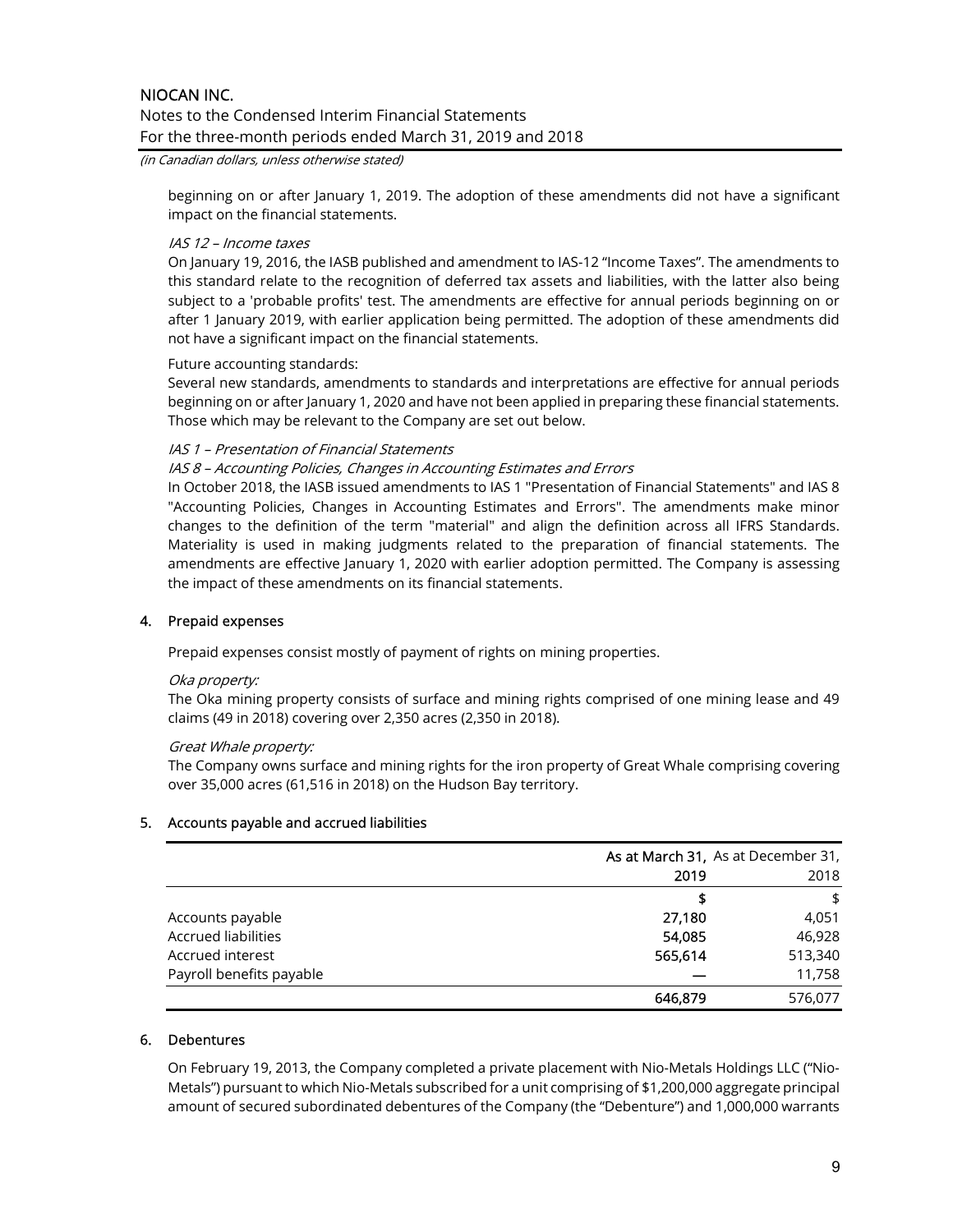(in Canadian dollars, unless otherwise stated)

to purchase common shares, representing aggregate gross proceeds of \$1,200,000. The Debenture bear interest at an annual rate of 10%, payable quarterly as originally set to mature August 19, 2015 and got extended until October 31, 2019, subject to the ability of the Company to repay them at any time without penalty. The warrants expired on February 19, 2015. The Debenture is secured by all property and assets of the Company.

In 2016, the Company amended the debentures to consider a \$450,000 cash injection to support the working capital and allow renewal of mining claims. The amendments also considered payment of the interest in shares instead of cash, starting in March 31, 2016. In 2017, the Company amended the debentures to consider a \$320,000 cash injection to support the working capital. In 2018, the Company amended the debentures to consider a \$150,000 cash injection to support the working capital.

### 7. Share capital

The number of shares issued and outstanding as at March 31, 2019 was 25,979,868 (December 31, 2018 – 25,979,868). The Company is authorized to issue an unlimited number of common shares, without par value.

### 8. Warrants

The number of warrants outstanding as at March 31, 2019 was 3,000,000 (December 31, 2017 – 3,000,000). During the period, no warrants were issued nor expired.

The weighted average remaining contractual life for the warrants outstanding as at March 31, 2019 was 1.47 years (December 31, 2017 – 1.72 years).

The weighted average exercisable price for the warrants outstanding as at March 31, 2019 was \$0.15 (December 31, 2017 - \$0.15).

#### 9. Net loss per share

The calculation of basic net loss per share at March 31, 2019 was based on the loss attributable to common shareholders which corresponds to the loss for the period of \$109,826 (March 31, 2018 – loss of \$138,869), and a weighted average number of common shares of 25,979,868 (March 31, 2018 – 25,979,868).

The calculation of diluted net loss per share at March 31, 2019 is the same as the basic net loss per share as all options had an anti-dilutive effect (same at March 31, 2018).

#### 10. Share-based payments

Under the stock option plan, the Company may grant options to directors, officers and consultants to purchase common shares provided that the aggregate number of shares subject to such option may not exceed 10% of the issued and outstanding common shares at the time of any option grant on a rolling basis. The exercise price of each option is determined by the Board of Directors and is required not to be lower than the discounted market price based on last closing market price of the common shares before the date of the grant of the option. The options vest immediately upon issuance and their life may not exceed 5 years. All options are recorded at fair value when granted.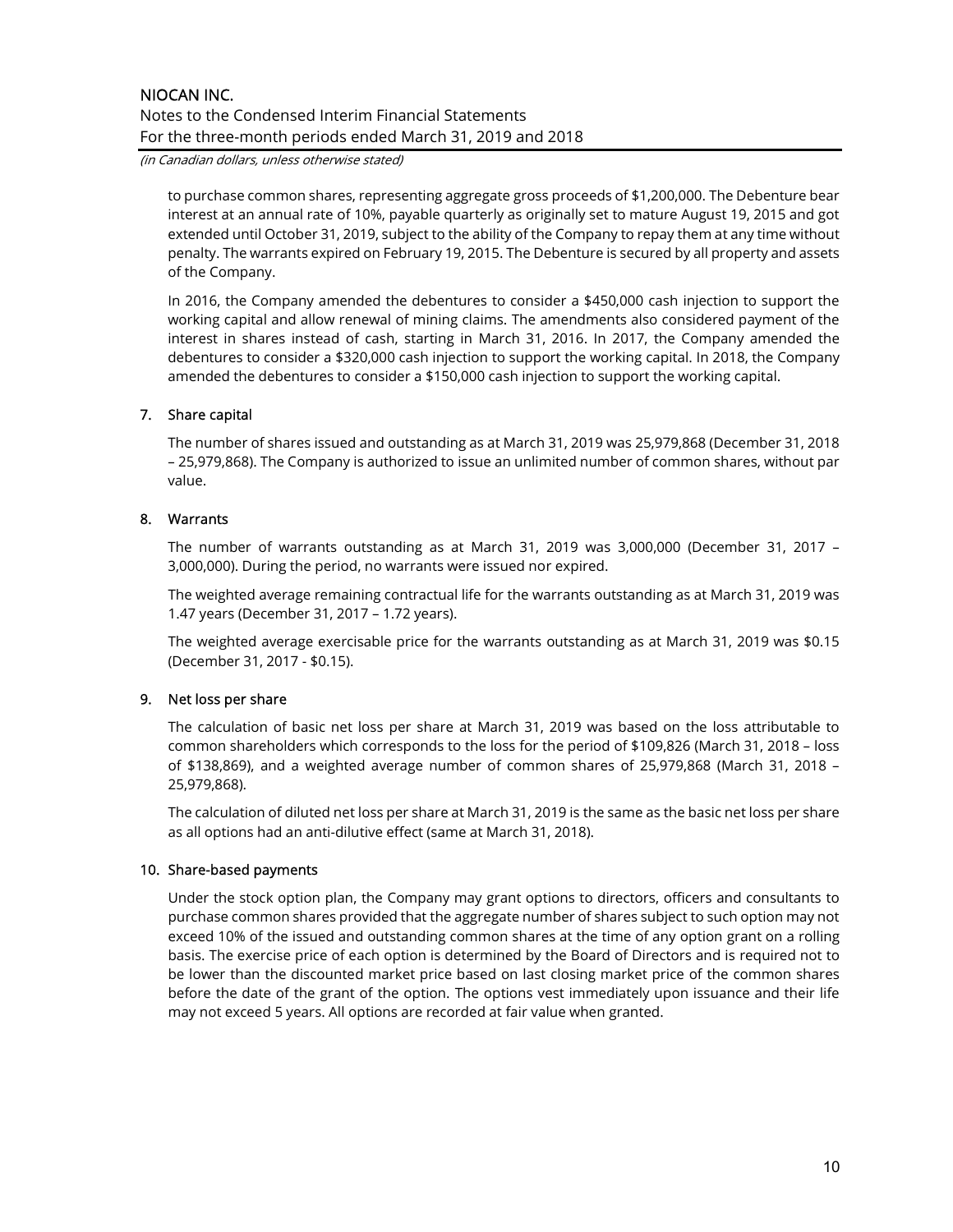(in Canadian dollars, unless otherwise stated)

The plan must receive shareholder and TSX-V approval annually at the Company's annual general meeting of shareholders. No stock options were issued during the year. The number of exercisable stock options outstanding fluctuated as follows:

|                      | As at March 31, 2019       |                                                                  |           | As at December 31, 2018               |
|----------------------|----------------------------|------------------------------------------------------------------|-----------|---------------------------------------|
|                      | Number of<br>stock options | Weighted average<br>Number of<br>exercisable price stock options |           | Weighted average<br>exercisable price |
|                      | #                          |                                                                  |           | \$                                    |
| Balance at beginning | 160,000                    | 0.33                                                             | 484,000   | 0.30                                  |
| Expired              |                            |                                                                  | (324,000) | 0.28                                  |
| Balance at the end   | 160,000                    | 0.33                                                             | 160,000   | 0.33                                  |

The following table summarizes information about stock options outstanding and exercisable at March 31, 2019:

|                 |               | Options outstanding                   | Options exercisable |
|-----------------|---------------|---------------------------------------|---------------------|
|                 | <b>Number</b> | Weighted average                      | Number              |
| Exercise prices |               | of options remaining contractual life | of options          |
| $$0.31 - $0.39$ | 160,000       | 0.32                                  | 160,000             |

Share-based compensation expense for the period ended March 31, 2019 totaled \$ nil (2018 – \$ nil).

### 11. Financial instruments and financial risk management

a) Financial instruments fair value:

The carrying values of cash and cash equivalents, other receivables, accounts payable and accrued liabilities and debentures approximate their fair value because of the short-term nature of these items.

b) Risks overview:

The Company has exposure to the following risks from its use of financial instruments:

i) Credit risk:

Credit risk results from the possibility that a loss may occur from the failure of another party to perform according to the terms of the contract. Financial instruments that potentially subject the Company to concentrations of credit risk consist of cash and cash equivalents and other receivables. Cash is maintained with high-credit, quality financial institutions.

ii) Liquidity risk:

Management serves to maintain a sufficient amount of cash and cash equivalents, and to ensure that the Company has at its disposal sufficient sources of financing such as private placements. The Company establishes cash budgets to ensure it has the necessary funds to fulfill its obligations. Being able to obtain new funds allows the Company to pursue its activities and even though the Company was successful in the past, there is no guarantee that it will succeed in the future.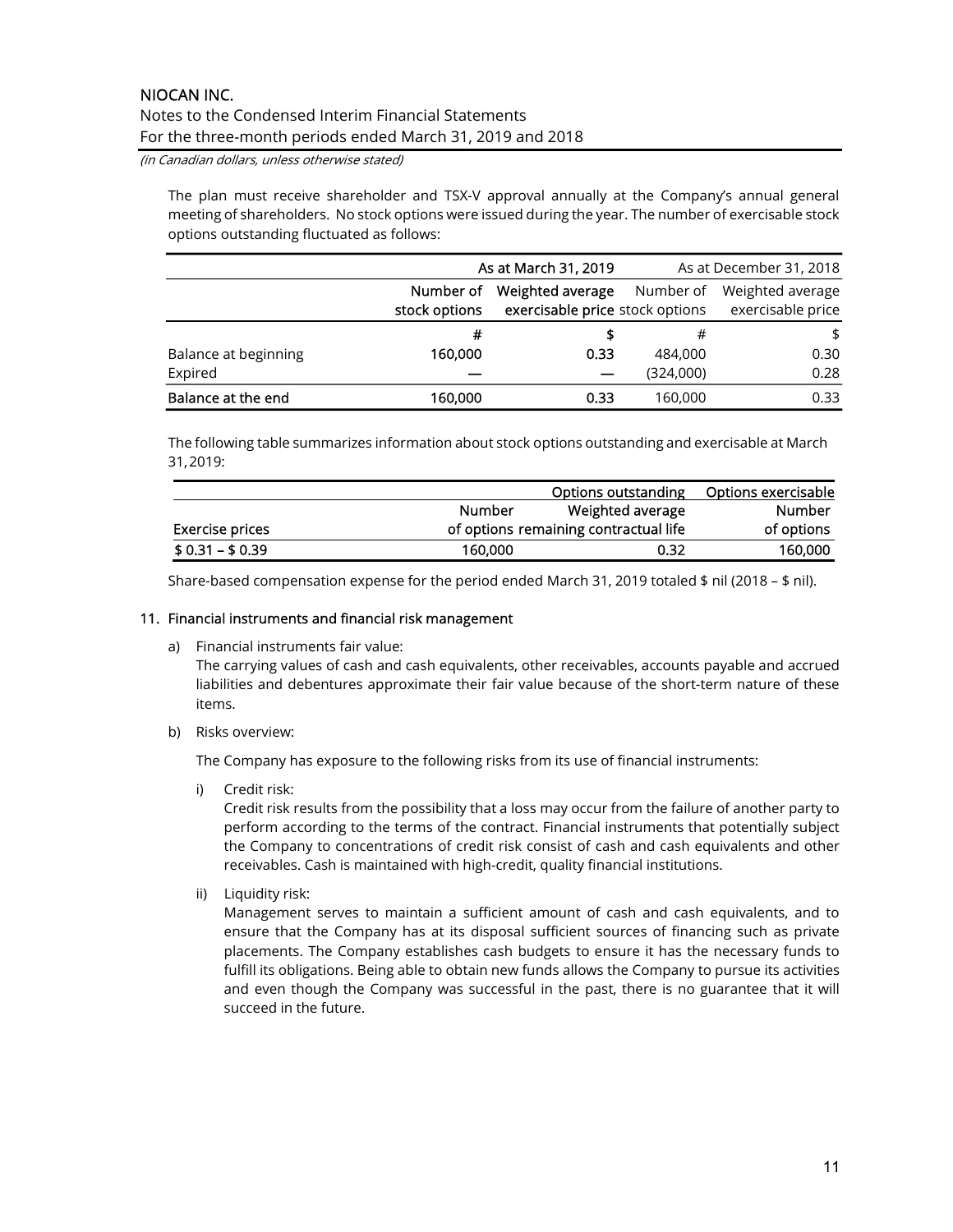(in Canadian dollars, unless otherwise stated)

The following are the contractual maturities of the financial liabilities amounts:

|                                          | $0 - 6$ months | 7 - 12 months | 13 - 36 months |
|------------------------------------------|----------------|---------------|----------------|
|                                          |                |               |                |
| Accounts payable and accrued liabilities | 646.879        |               |                |
| Debentures                               | 2,120,000      |               |                |
| Total contractual liabilities            | 2,766,879      |               |                |

The \$2.12 million debentures matured on August 19, 2015 and got extended until October 30, 2017 (then subsequently until October 31, 2019) and are secured by all the property and assets of the Company. Management is currently negotiating with the debentures holders to renew or convert the debentures at the best interest of the Company. If no agreements are reached before October 31, 2019, the debentures holders may exercise their rights.

### 12. Related party transactions

#### Key management personnel compensation

Key management personnel correspond to the directors of the Company, including the Chief Executive Officer who is remunerated through a salary agreement.

During the period, the Company incurred the following expenses with key management personnel:

|                                                       | 2019   | 2018   |
|-------------------------------------------------------|--------|--------|
|                                                       |        |        |
| Management fees included in office and administration | 16,350 | 16.357 |
| Directors' fees                                       | 8.160  | 8.021  |

The Company has the following amounts owing to related parties:

|                                | As at March 31, As at December 31, |           |  |
|--------------------------------|------------------------------------|-----------|--|
|                                | 2019                               | 2018      |  |
|                                |                                    | S.        |  |
| Debentures - Major shareholder | 2,120,000                          | 2,120,000 |  |
| Accrued interest               | 565,614                            | 513,340   |  |

During the period, interest expenses of \$52,274 (2018 - \$48,577) were incurred on the debentures, of which  $$$  nil were paid (2018 -  $$$  nil).

#### 13. Capital disclosures

The Company's objectives when managing its capital are to safeguard the Company's ability to continue as a going concern to support ongoing exploration programs and development of its mining assets, to provide sufficient working capital to meet its ongoing obligations and to pursue potential investments.

The Company's capital items are the following:

|                           | <b>As at March 31, As at December 31,</b> |            |
|---------------------------|-------------------------------------------|------------|
|                           | 2019                                      | 2018       |
|                           |                                           | \$         |
| Cash and cash equivalents | 43,886                                    | 81.039     |
| <b>Debentures</b>         | 2,120,000                                 | 2,120,000  |
| Share capital             | 15,352,101                                | 15,352,101 |